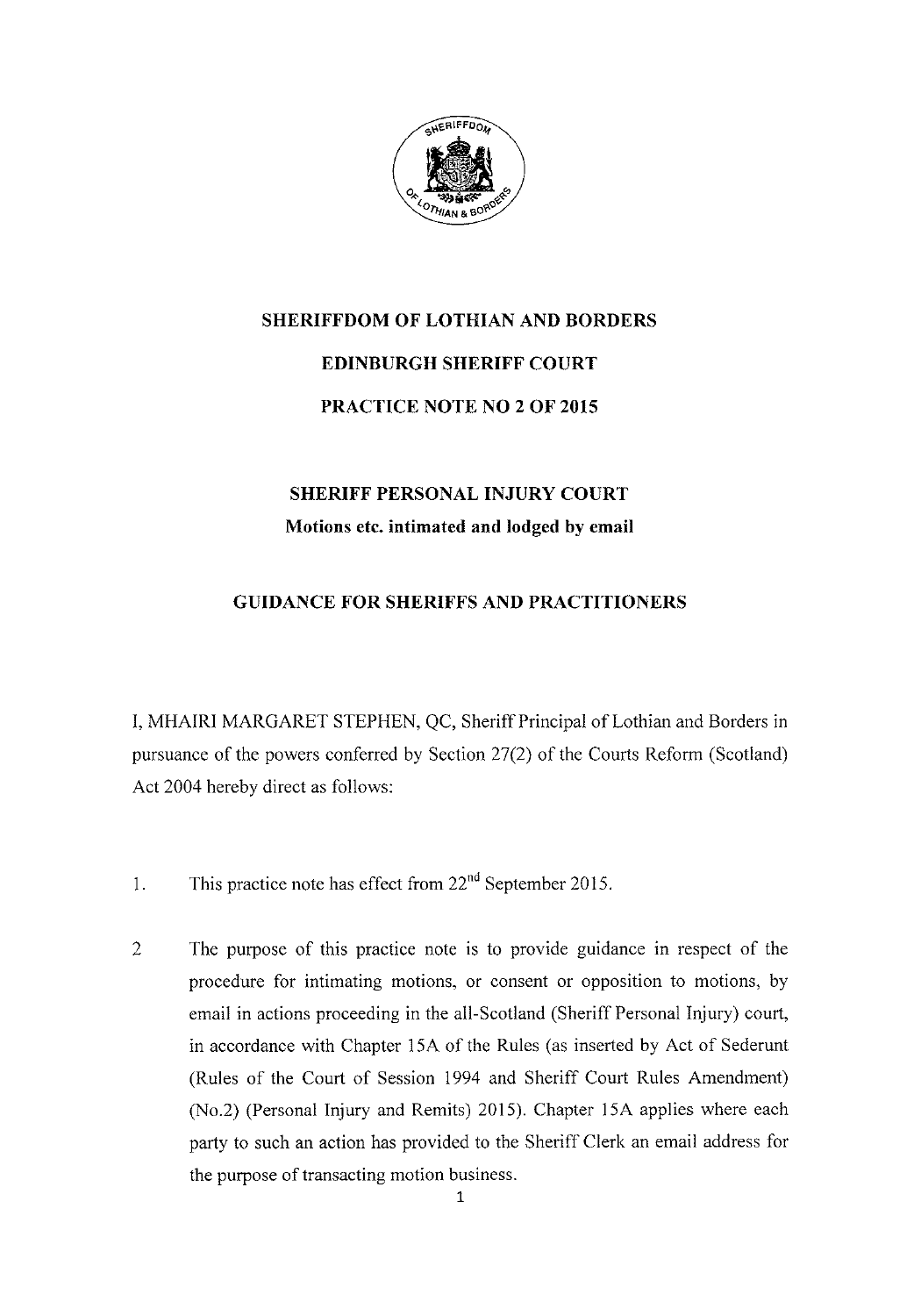- 3. An email address which is provided by a party or by an agent of a party for the purpose of receiving intimation of motions, or intimation of consent or opposition to motions must be in regular use. The provision of the email address for this purpose should be made to the Sheriff Clerk. Any declaration by an agent that they do not have suitable facilities for the purpose of transacting motion business should also be made, in writing, to the Sheriff Clerk.
- The Sheriff Clerk at Edinburgh will maintain a list of all email addresses provided for this purpose which will be published on the Scottish Courts and Tribunals Service website. The Sheriff Clerk at Edinburgh will also maintain a separate list of those agents who have made a declaration that they do not have suitable facilities for the purpose of transacting motion business. That separate list will be published on the same website. 4
- Where, in the case of an agent to a receiving party, the identity and separate email address of a fee earner or other person who is handling the matter for the agent is known, the lodging party should send any intimation required under Chapter 15A to that separate email address at the same time as sending it to the provided email address. 5
- Where a party or an agent provides an email address for the purpose of transacting motion business, the same email address will be used for the purpose of sending interlocutors to that party or agent once a motion has been determined under the procedure contained in Chapter 15A. 6
- Where a motion which is lodged by email in accordance with Chapter 15A refers to a document, or the court requires a document to be lodged with the motion, the document is to be attached to the motion in electronic form, using either "Word" or "pdf" format. Where such a document requires to be signed; a scanned signature will be acceptable. 7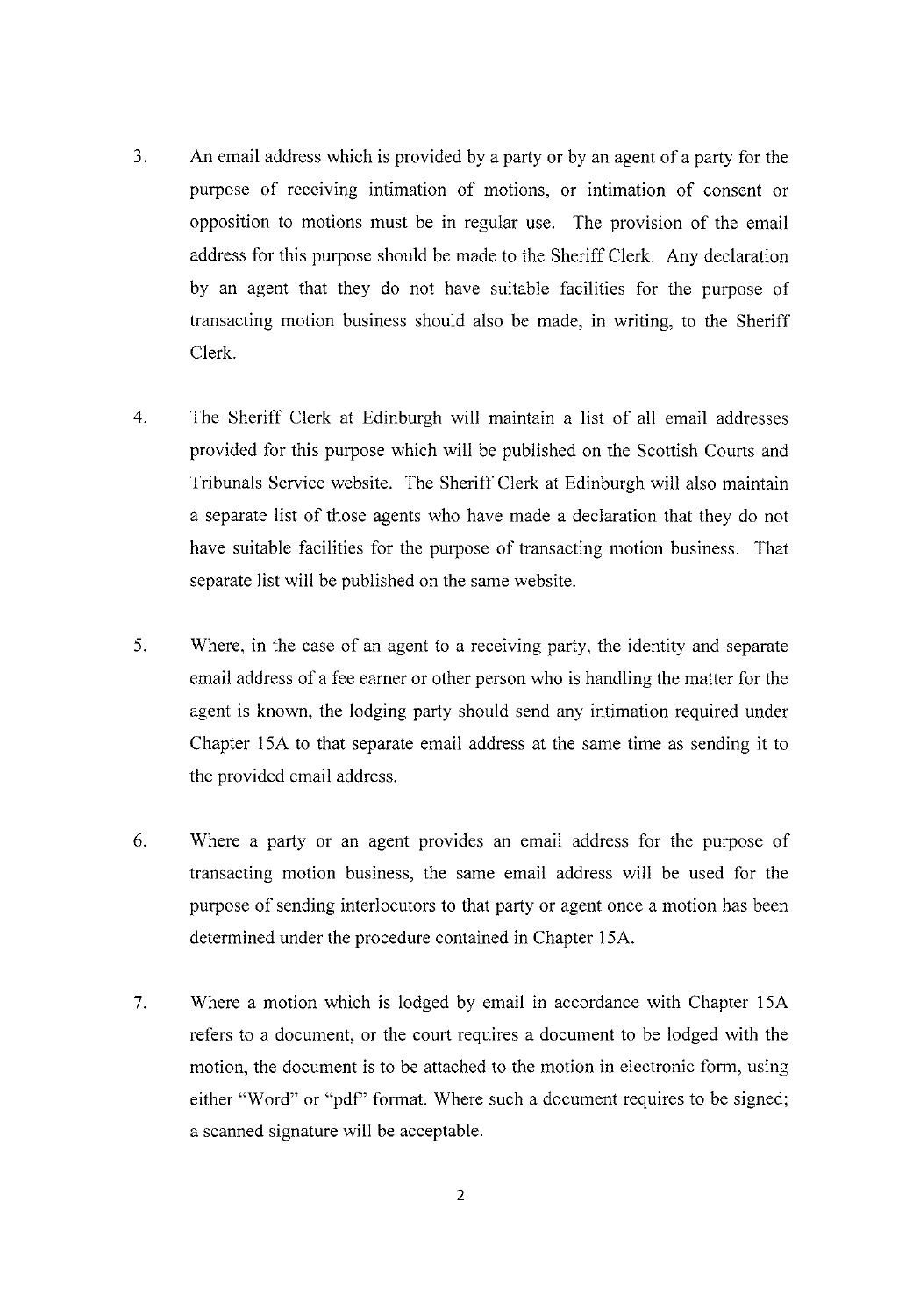- 8. Where any type of record or other document comprising 20 pages or fewer is attached to a motion lodged by email in accordance with Chapter l5A the necessary number of copies of that document will be printed at the court by court staff and lodged in the process of the action to which the motion relates.
- Where any type of record or other document comprising more than 20 pages is attached to a motion lodged by email in accordance with Chapter 15A, one copy of the document will be printed at the court by court staff and Iodged in process- Any necessary additional copies of the document will require to be lodged by parties on the following court day. 9.
- Subject to paragraph 11, where a motion lodged by email in accordance with Chapter 15A refers to accompanying productions, only the inventory of productions should be sent by email. The inventory of productions will be printed at the court by court staff and lodged in process. The productions should then be Iodged by the lodging party on the following day. l0
- Where a motion is opposed, the parties must lodge productions prior to the motion calling in court where they are relevant to the hearing. For example, the relevant productions must be lodged where a motion is made to allow those productions to be lodged late. l1
- Where a party lodging a motion by email in accordance with Chapter 15A claims a fee exemption, the appropriate fee exemption form is to be attached, in electronic form, to the motion. The fee exemption form will be printed at the court by court staff and lodged in process.  $12.$
- A party or an agent may amend or withdraw an email address provided for the purpose of transacting motion business by sending a notice in writing to the Sheriff Clerk. Upon receipt of such a notice. the Sheriff Clerk will arrange to amend the email address on the list published on the Scottish Courts and Tribunals Service website or remove the email address from that list as soon as possible. 13